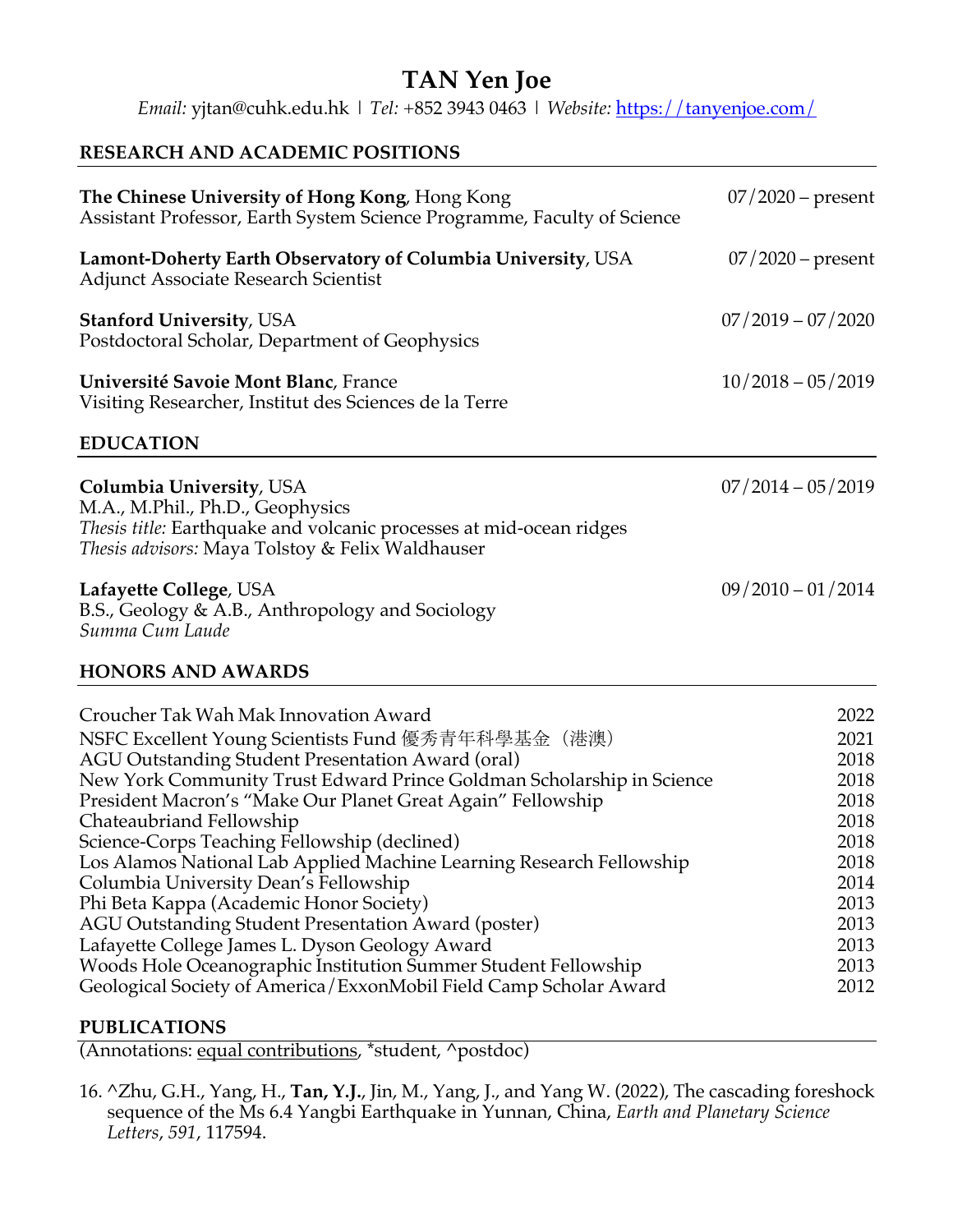- 15. \*Barkat, A., Javed, F., **Tan, Y.J.**, Ali, A., Javed, M.T., Ahmad, N., Awais, M., Shah, M.A., and Iqbal, T. (2022), 2019 Mw 5.9 Mirpur, Pakistan earthquake: Insights from integrating geodetic, seismic, and field observations, *Seismological Research Letters,* doi: 10.1785/0220210322.
- 14. Zhou, P., Ellsworth, W.L., Yang, H., **Tan, Y.J.**, Beroza, G., and Chu, R. (2021), Machine learning facilitated earthquake detections near the Weiyuan shale gas reservoir, Sichuan, China, *Earth and Planetary Physics*, *5*(6), 501-519.
- 13. **Tan, Y.J.**, Waldhauser, F., Ellsworth, W.L., Zhang, M., Zhu, M., Michele, M., Chiaraluce, L., Beroza, G., and Segou, M. (2021), Machine-learning-based high-resolution earthquake catalog reveals how complex fault structures were activated during the 2016-2017 central Italy sequence, *The Seismic Record*, *1*(1), 11-19.
- 12. **Tan, Y.J.** and Marsan, D. (2020), Connecting a broad spectrum of transient slip on the San Andreas fault, *Science Advances*, *6*, eabb2489.
- 11. Waldhauser, F., Wilcock, W.S.D., Tolstoy, M., Baillard, C., **Tan, Y.J.**, and Schaff, D.P. (2020), Precision seismic monitoring and analysis at Axial Seamount using a real-time doubledifference system, *Journal of Geophysical Research: Solid Earth*, *125*, e2019JB018796.
- 10. Marsan, D. and **Tan, Y.J.** (2020), Maximum earthquake size and seismicity rate from an ETAS model with slip budget, *Bulletin of the Seismological Society of America*, *110*(2), 874-885.
- 9. Scholz, C.H., **Tan, Y.J.**, and Albino, F. (2019), The mechanism of tidal triggering of earthquakes at mid-ocean ridges, *Nature Communications*, *10*(1), 2526.
- 8. Yuan, B., **Tan, Y.J.**, Mudunuru, M.K., Marcillo, O.E., Delorey, A.A., Roberts, P.M., Webster, J.D., Gammans, C.N.L., Karra, S., Guthrie, G.D., and Johnson, P.A. (2019), Using machine learning to discern eruption in noisy environments: A case study using CO2-driven coldwater geyser in Chimayó, New Mexico, *Seismological Research Letters*, *90*(2A), 591-603.
- 7. **Tan, Y.J.**, Waldhauser, F., Tolstoy, M., and Wilcock, W.S.D. (2019), Axial Seamount: Periodic tidal loading reveals stress dependence of the earthquake size distribution (b value), *Earth and Planetary Science Letters*, *512*, 39-45.
- 6. Tolstoy, M., Wilcock, W.S.D., **Tan, Y.J.**, and Waldhauser, F. (2018), A tale of two eruptions: How data from Axial Seamount led to a discovery on the East Pacific Rise, *Oceanography, 31*(1), 124-126.
- 5. Wilcock, W.S.D., Dziak, R.P., Tolstoy, M., Chadwick, W.W., Nooner, S.L., Bohnenstiehl, D.R., Caplan-Auerbach, J., Waldhauser, F., Arnulf, A., Baillard, C., Lau, K., Haxel, J.H., **Tan, Y.J.**, Garcia, C., Levy, S., Mann, M.E. (2018), The recent volcanic history of Axial Seamount: Geophysical insights into past eruption dynamics with an eye toward enhanced observations of future eruptions, *Oceanography, 31*(1), 114-123.
- 4. **Tan, Y.J.**, Tolstoy, M., Waldhauser, F., and Bohnenstiehl, D.R. (2018), Tidal triggering of microearthquakes over an eruption cycle at 9°50'N East Pacific Rise, *Geophysical Research Letters*, *45*, 1825-1831.
- 3. **Tan, Y.J.** and Maharjan, R. (2018), What googling trends tell us about public interest in earthquakes, *Seismological Research Letters, 89*(2A), 653-657.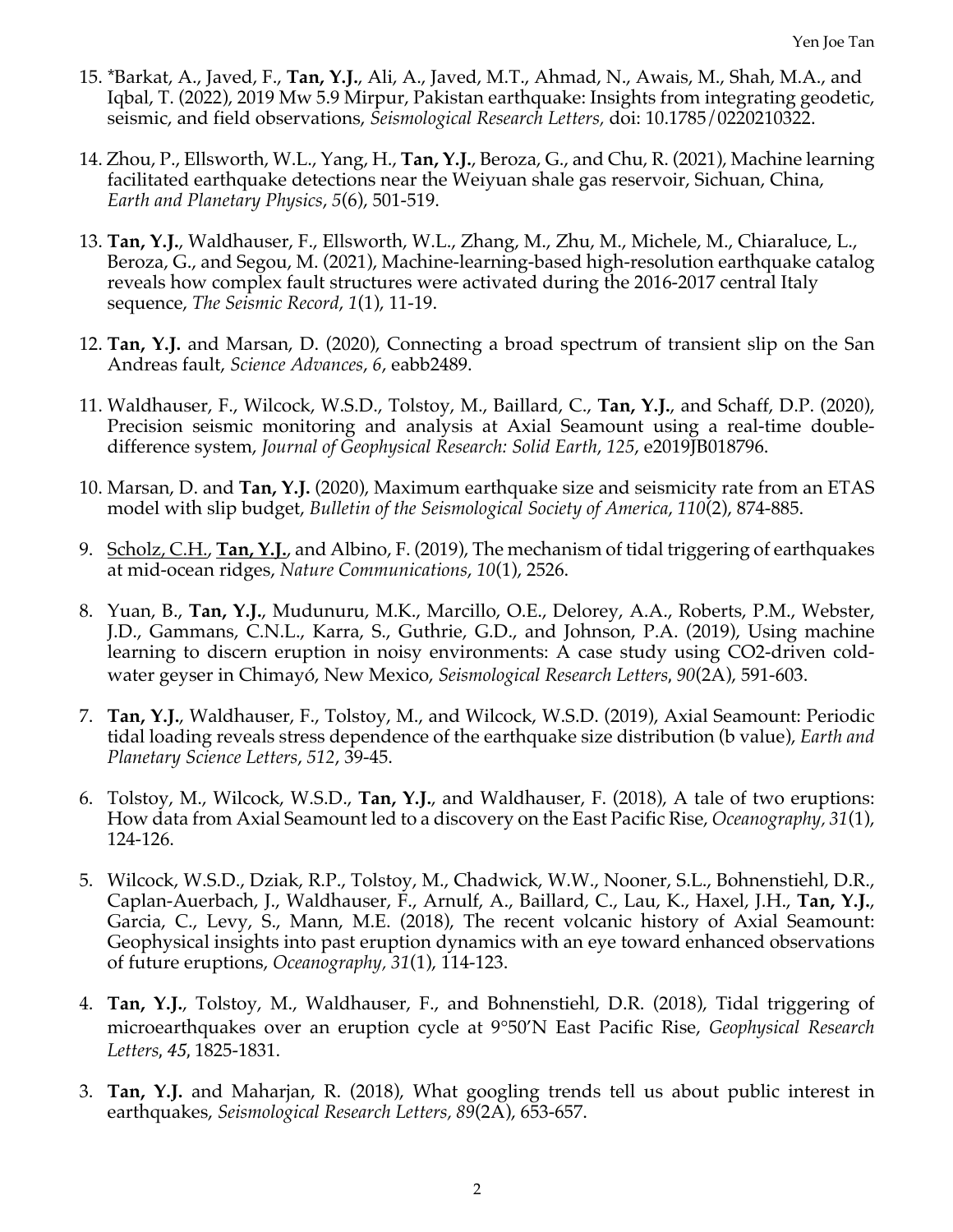- 2. Wilcock, W.S.D., Tolstoy, M., Walhauser, F., Garcia, C., **Tan, Y.J.**, Bohnenstiehl, D.R., Caplan-Auerbach, J., Dziak, R.P., Arnulf, A.F., and Mann, M.E. (2016), Seismic constraints on caldera dynamics from the 2015 Axial Seamount eruption, *Science, 354*(6318), 1395-1399.
- 1. **Tan, Y.J.**, Tolstoy, M., Waldhauser, F., and Wilcock, W.S.D. (2016), Dynamics of a seafloor spreading episode at the East Pacific Rise, *Nature, 540*, 261-265.

#### **RESEARCH GRANTS**

4. Probing Earthquake and Volcanic Processes on the Seafloor (PI, Croucher Tak Wah Mak Innovation Award) 2022 – present

3. Behavior and Properties of Oceanic Transform Faults (PI, NSFC Excellent Young Scientists Fund 優秀青年科學基金) 2021 – present

2. Earthquakes and Slow Slips on the Blanco Oceanic Transform Fault (PI, Hong Kong Research Grants Council Early Career Scheme Grant) 2021 – present

1. Collaborative Research: Caldera Dynamics and Eruption Cycles at Axial Seamount (Co-I, NSF Division of Ocean Sciences) 2020 – present

#### **INVITED TALKS**

| University of Washington School of Oceanography<br>The Australian National University Research School of Earth Sciences | 02/2022<br>10/2021 |
|-------------------------------------------------------------------------------------------------------------------------|--------------------|
| Institute of Geology and Geophysics, Chinese Academy of Sciences.                                                       | 09/2021            |
| University of Cambridge                                                                                                 | 10/2020            |
| Zhejiang University                                                                                                     | 07/2020            |
| UC Berkeley Seismological Laboratory                                                                                    | 04/2020            |
| <b>Stanford University</b>                                                                                              | 01/2020            |
| Lamont-Doherty Earth Observatory of Columbia University                                                                 | 05/2019            |
| <b>EGU General Assembly</b>                                                                                             | 04/2019            |
| Géoazur Laboratory                                                                                                      | 04/2019            |
| Massachusetts Institute of Technology                                                                                   | 03/2019            |
| Institut de Physique du Globe de Paris                                                                                  | 02/2019            |
| Université Savoie Mont Blanc                                                                                            | 11/2018            |
| Université Grenoble Alpes/Institut des Sciences de la Terre                                                             | 11/2018            |
| Caltech Seismological Laboratory                                                                                        | 10/2018            |
| The Chinese University of Hong Kong                                                                                     | 09/2018            |
| South China Sea Institute of Oceanology                                                                                 | 09/2018            |
| Southern University of Science and Technology                                                                           | 09/2018            |
| Lamont-Doherty Earth Observatory of Columbia University                                                                 | 01/2018            |
| Cooperative Institute for Dynamic Earth Research (CIDER) Pre-AGU Workshop                                               | 12/2017            |
| Lamont-Doherty Earth Observatory of Columbia University                                                                 | 02/2017            |

#### **STUDENTS/POSTDOCS SUPERVISED**

#### **CUHK Postgraduates**

- Zilin SONG, Ph.D., 2020-present
- Adnan BARKAT, Ph.D., 2020-present
- Hui LIU, Ph.D., 2021-present
- Yiyuan ZHONG, Ph.D., 2022-present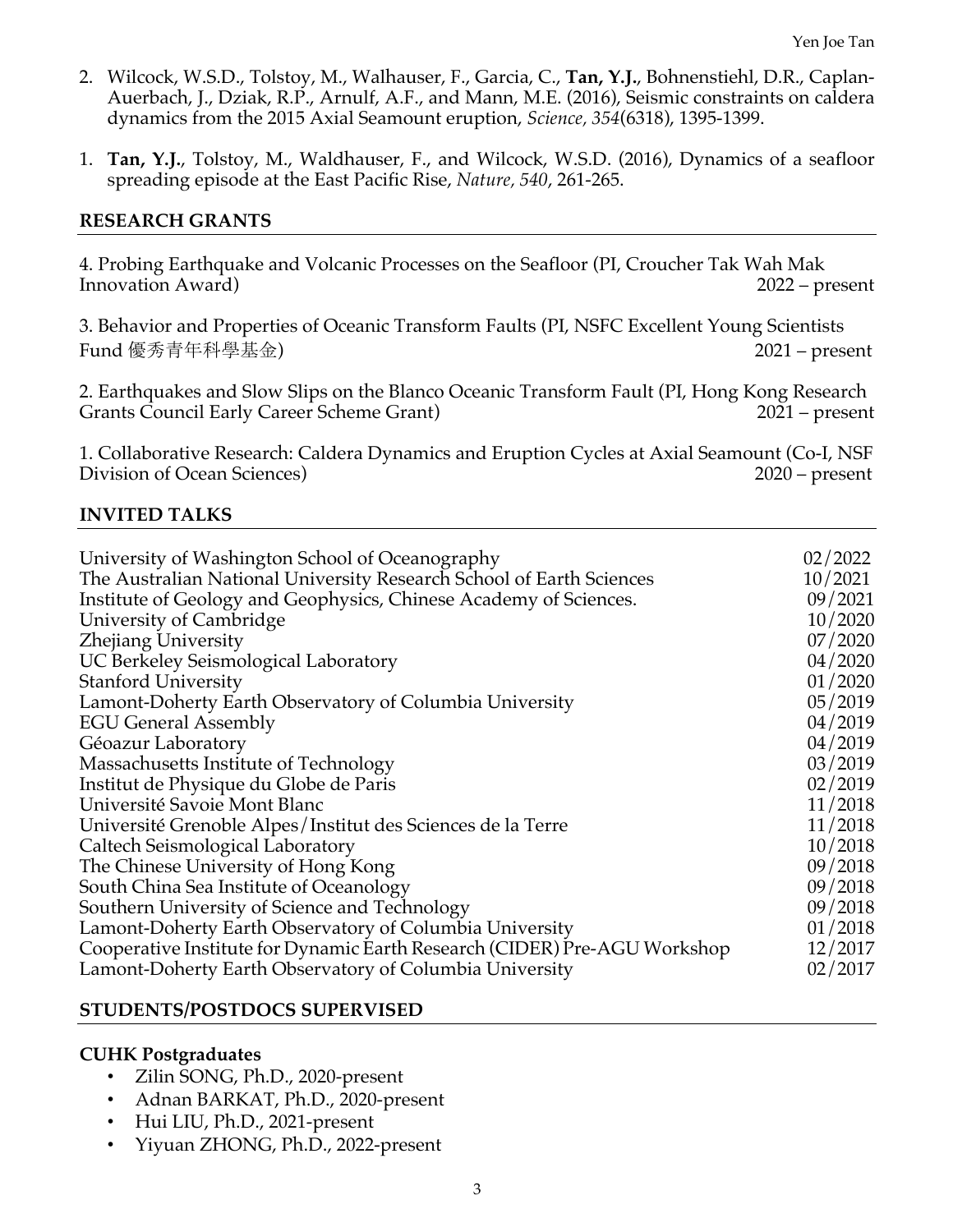• Peifeng WANG, Ph.D., 2022-present

### **Postdocs**

• Nicholas ADIMAH, 2022-present

## **Visiting Students**

- Zhangbao CHENG, MPhil from South China Sea Institute of Oceanology, 2021
- Zinan LYU, undergraduate from Sun Yat-sen University, 2021

## **TEACHING EXPERIENCE**

## **The Chinese University of Hong Kong**

| Oceanography                                                                                                                            | $2022$ – present |
|-----------------------------------------------------------------------------------------------------------------------------------------|------------------|
| Introduction to Computational Earth System Science                                                                                      | $2022$ – present |
| Hydrogeology<br>$\bullet$                                                                                                               | $2020$ – present |
| Volcanoes: Formation, Unrest, and Eruption<br>$\bullet$                                                                                 | 2021             |
| Statistical Methods and Data Analysis for Earth and Atmospheric Sciences<br>$\bullet$                                                   | 2021             |
| <b>Columbia University</b>                                                                                                              |                  |
| Teaching Assistant (delivered guest lecture, led discussion sections, held office hours, and graded<br>problem sets, papers, and exams) |                  |
| • Solid Earth Dynamics                                                                                                                  | 2018             |
| • Earth Resources and Sustainable Development                                                                                           | 2015, 2017       |
| Introduction to Seismology<br>$\bullet$                                                                                                 | 2016             |
| Lafayette College                                                                                                                       |                  |
| Lab Teaching Assistant (set up and assisted students in hands-on lab exercises)                                                         |                  |
| Earth and Planetary Materials (Mineralogy)                                                                                              | 2013             |
| Peer Tutor (provided individual tutoring)                                                                                               |                  |
| Earth Surface Processes (Geomorphology)                                                                                                 | 2013             |
| <b>Advanced Chinese</b>                                                                                                                 | 2013             |
| <b>FIELD EXPERIENCE</b>                                                                                                                 |                  |

| <b>East Pacific Rise</b><br>31-day OASIS experiment RV Atlantis cruise involving multibeam mapping, dredging,<br>Sentry AUV operation, and rock sampling using HOV Alvin at the Siqueiros seamounts | 2016 |
|-----------------------------------------------------------------------------------------------------------------------------------------------------------------------------------------------------|------|
| Okavango Delta, Botswana<br>18-day PRIDE SeisORZ active-source seismic experiment to understand the initiation and<br>evolution of the East African continental rift system                         | 2014 |
| Offshore Oregon, USA<br>14-day Cascadia Initiative RV Thompson cruise recovering ocean bottom seismometers                                                                                          | 2014 |
| Wyoming, USA<br>5-day field mapping at the Bighorn Basin for a Structural Geology class                                                                                                             | 2013 |
| Alaska, USA<br>14-day International Volcanology Field School at the Katmai National Park                                                                                                            | 2012 |